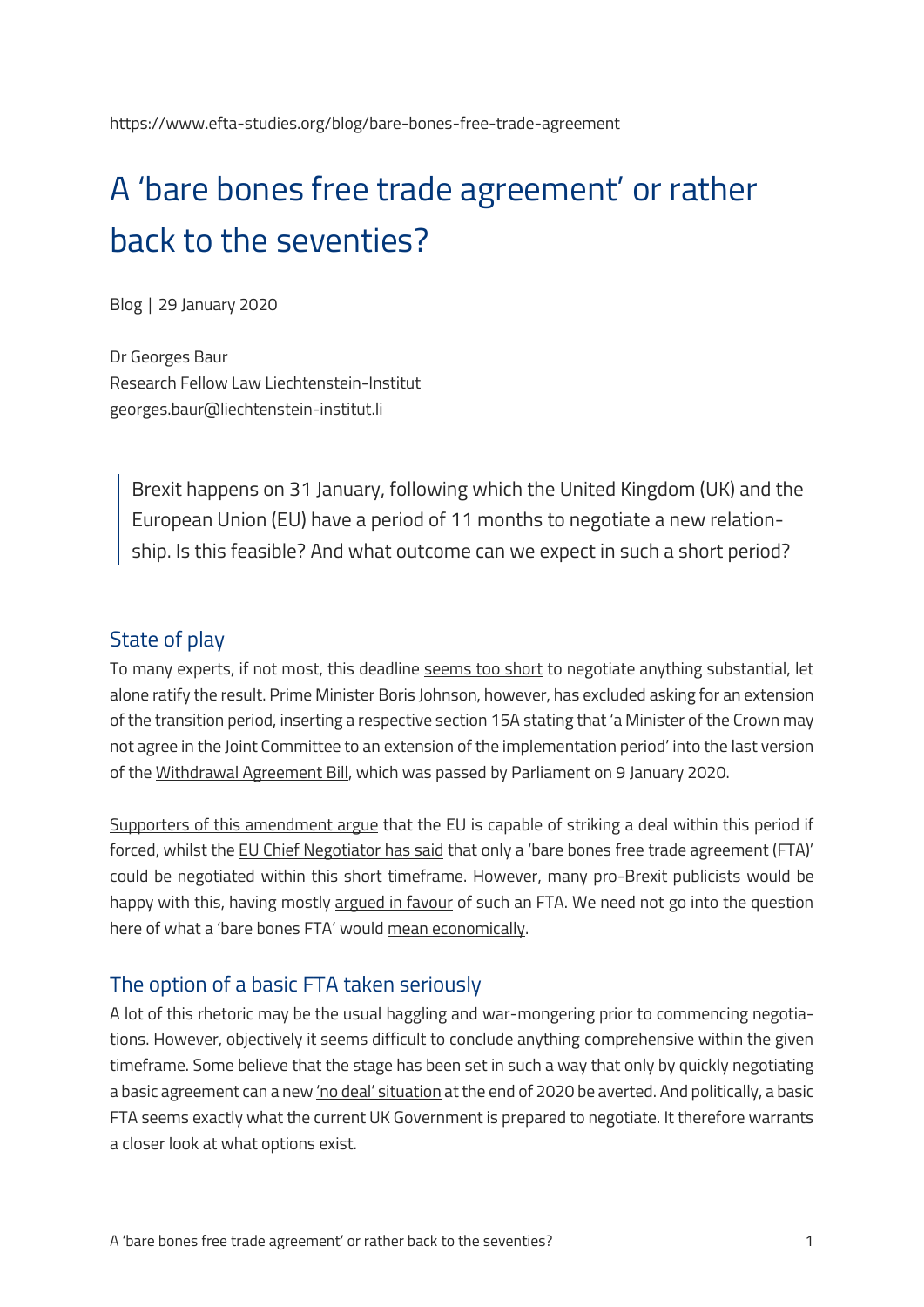What would a 'bare bones FTA' mean? We can exclude the [Canada-type FTA,](https://www.consilium.europa.eu/en/documents-publications/treaties-agreements/agreement/?id=2016017) or even the [EU's](https://eur-lex.europa.eu/legal-content/EN/ALL/?uri=OJ:L:2011:127:TOC) FTA with [Korea,](https://eur-lex.europa.eu/legal-content/EN/ALL/?uri=OJ:L:2011:127:TOC) as [proposed by the European Commission](https://ec.europa.eu/commission/sites/beta-political/files/slide_presented_by_barnier_at_euco_15-12-2017.pdf) at an earlier stage. These types of trade agreements – as well as most even less elaborate FTAs concluded by the EU with third countries – are far too complex to be agreed within the given timeframe. Whilst the EU-Korea FTA was negotiated in a comparatively short timeframe (three years), negotiations with Canada took seven years. Given the cumbersome ratification process on the EU side, these agreements take at least another year or two to be – provisionally – applied, political hiccups notwithstanding.

An FTA that can be realistically negotiated therefore either needs to be very basic, indeed 'bare bones', or already exist in order to be used as a model for negotiations. As to the first, Lorand Bartels from the University of Cambridge has proposed a [minimal text](https://tradebetablog.files.wordpress.com/2018/12/lorand-bartels_basic-uk-eu-fta.pdf) for such a 'bare bones FTA'. It essentially refers to the relevant agreements of the World Trade Organization and lifts all customs duties. It also uses the model of th[e Pan-Euro-Mediterranean Convention](https://ec.europa.eu/taxation_customs/business/calculation-customs-duties/rules-origin/general-aspects-preferential-origin/arrangements-list/paneuromediterranean-cumulation-pem-convention_en) on cumulation of origin to somehow include regional product chains, and includes only a very light institutional setup.

As to the second, an FTA need not be as bare and basic as the one proposed by Lorand Bartels. There is indeed one FTA concluded between the EU and a European country with a rather powerful exporting economy that might cover what the UK Government and supporters of Brexit want: The FTA [between the EU and Switzerland](http://eeas.europa.eu/archives/docs/switzerland/docs/trade.pdf) (EU-Swiss FTA). Further, given the concept of path [depend](https://www.britannica.com/topic/path-dependence)[ence](https://www.britannica.com/topic/path-dependence) in the context of policy making, which suggests that political players tend to base their decisions and choice of options on past experience and models, looking at an existing model of an FTA between the EU and another European country might prove helpful.

#### The EU-Swiss FTA

The EU-Swiss FTA is the remainder of a series of FTAs concluded by the (then) European Economic Community (EEC) in 1972 and 1973 with those EFTA States that, unlike the UK and Denmark, had chosen not to join the EEC or, as in the case of Norway, could not do so because of a negative referendum on EEC membership. Interestingly, it was the UK that wanted the EEC to negotiate these FTAs in order to maintain trade relations with its former EFTA partners.

The original FTAs were signed within less than a year of negotiations – as individual but standardised agreements – on 22 July 1972 by Austria, Iceland, Portugal, Sweden and Switzerland; on 14 May 1973 by Norway; and on 5 October 1973 by Finland. They came into force on 1 January 1973, except for Portugal (1 March 1973), Norway (1 July 1973) and Finland (1 January 1974). When Austria, Finland and Sweden joined the (then) European Community (EC) in 1995, their respective FTAs were no longer applicable. The same was true for most parts of the FTAs with Iceland and Norway, as well as those parts of the EU-Swiss FTA applicable to Liechtenstein, as these were replaced by provisions of the [Agreement on the European Economic Area](https://eur-lex.europa.eu/legal-content/EN/TXT/HTML/?uri=CELEX:21994A0103(01)&from=EN) (EEA Agreement). However, some provisions of the FTAs were not replaced and remained applicable to the latter three countries. Most importantly, protocols on imports of fish and fisheries products from Iceland and Norway respectively into the EU are still in force and of considerable importance.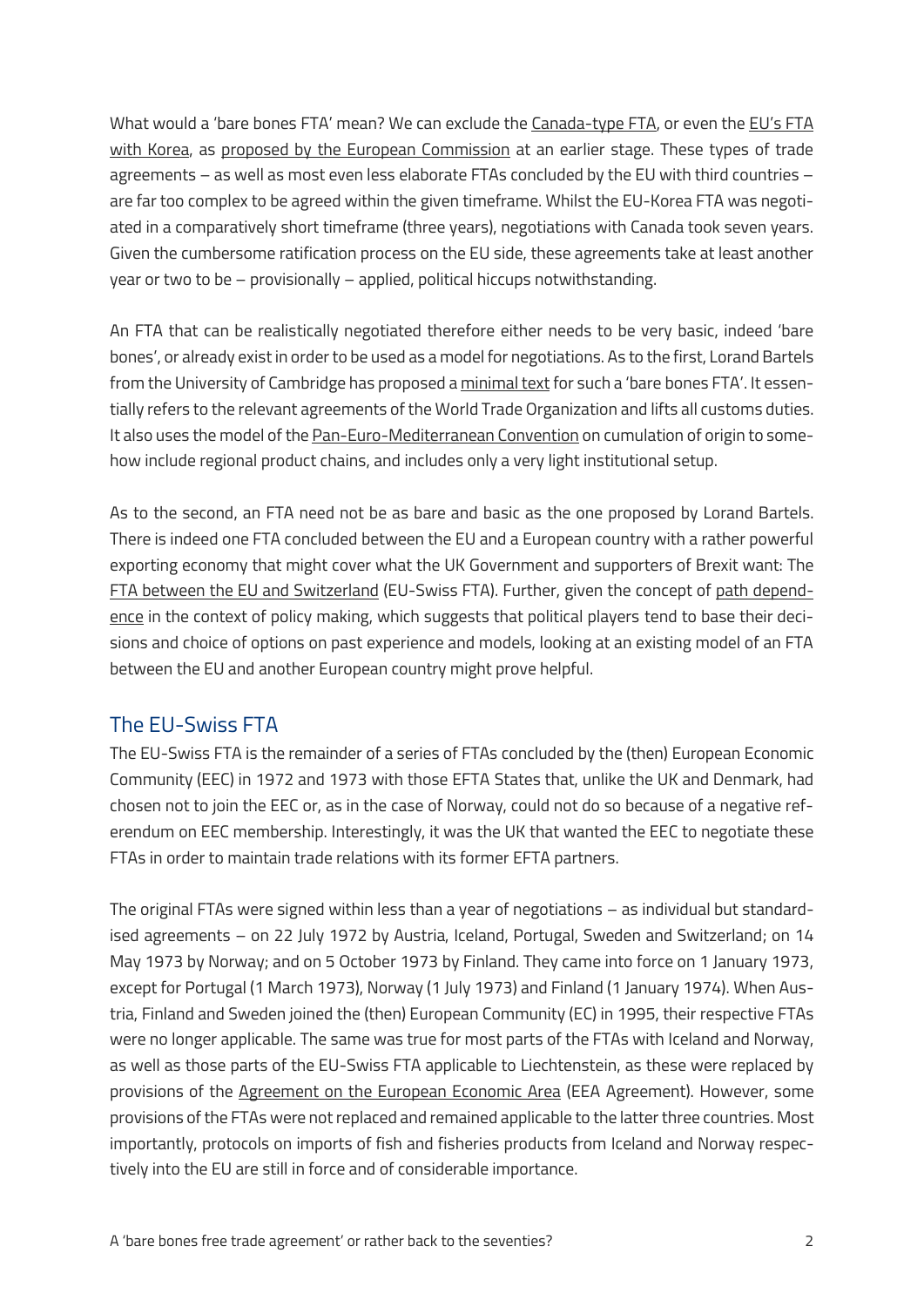The main objective of these EEC-EFTA FTAs was the dismantling of tariff barriers. Hence, all tariffs in trade between the Community and the individual EFTA countries have been abolished since 1 January 1984, with exceptions. A second objective of the EEC-EFTA FTAs was the abolition of quantitative restrictions. These were abolished in bilateral trade at the date of entry into force of the agreements, although some EFTA countries have retained a small number of quantitative restrictions. Apart from the agreement with Iceland, where tariff concessions were granted for certain fish products, no liberalisation of primary agricultural trade was provided for in the FTAs. Since the free trade zone is not a customs union, it was necessary to establish rules to define clearly which goods would be eligible for duty-free treatment (rules of origin).

All of the FTAs have an evolutive clause allowing for cooperation outside the trade area. These provisions were – prior to stepping up relations between the EC and EFTA in the early 1980s – used extensively by all parties concerned, and an interlinking network of cooperation activities was established. This covered a wide variety of areas such as economic and monetary policy, environment, workers' health and safety, consumer protection, transport, development aid, energy and industrial policy. Some of the EFTA States also interconnected their data transmission networks with the Community's EURONET (Community data transmission network) and at the time most also participated in the Community's Cooperation in Science and Technology. Most of this cooperation and participation in Community (EU) policies has since been substituted by that foreseen by the provisions of the EEA Agreement or, to some extent, the Bilateral Agreements between the EU and Switzerland.

For Switzerland, the EU-Swiss FTA still is the basis for its exchange with the EU on goods. However, in order to allow for industrial products from Switzerland to be exported to the EU in a manner similarly frictionless as from the EEA EFTA States (Iceland, Liechtenstein and Norway), it was necessary to negotiate an [Agreement between the EU and Switzerland](https://eur-lex.europa.eu/legal-content/EN/TXT/?uri=CELEX%3A22002A0430%2805%29) on mutual recognition in relation to conformity assessment (Mutual Recognition Agreement (MRA)), one of the Bilateral Agreements of the first package.

#### Experience and expectations

First, it needs to be said that the FTA cannot be a surrogate for trade in goods that would otherwise constitute free movement of goods as e.g. in the EEA Agreement. The FTA is an international law agreement that clearly falls outside an association agreement according t[o Article 217 of the Treaty](https://eur-lex.europa.eu/legal-content/EN/TXT/?uri=CELEX%3A12016E217)  [on the Functioning of the European Union](https://eur-lex.europa.eu/legal-content/EN/TXT/?uri=CELEX%3A12016E217) (TFEU); it is rather a trade agreement according to [Article](https://eur-lex.europa.eu/LexUriServ/LexUriServ.do?uri=CELEX:12008E207:en:HTML)  [207 TFEU.](https://eur-lex.europa.eu/LexUriServ/LexUriServ.do?uri=CELEX:12008E207:en:HTML)

As a consequence, there is no direct applicability (direct effect) of EU law or corresponding interpretation of the case law of the Court of Justice of the European Union (CJEU) in the EFTA States. This has been made clear through jurisprudence in some of the EFTA States. In contrast to the EU's position, which foresees the [direct effect of FTAs,](http://amsterdamlawforum.org/article/download/372/530) direct applicability of their provisions has mostly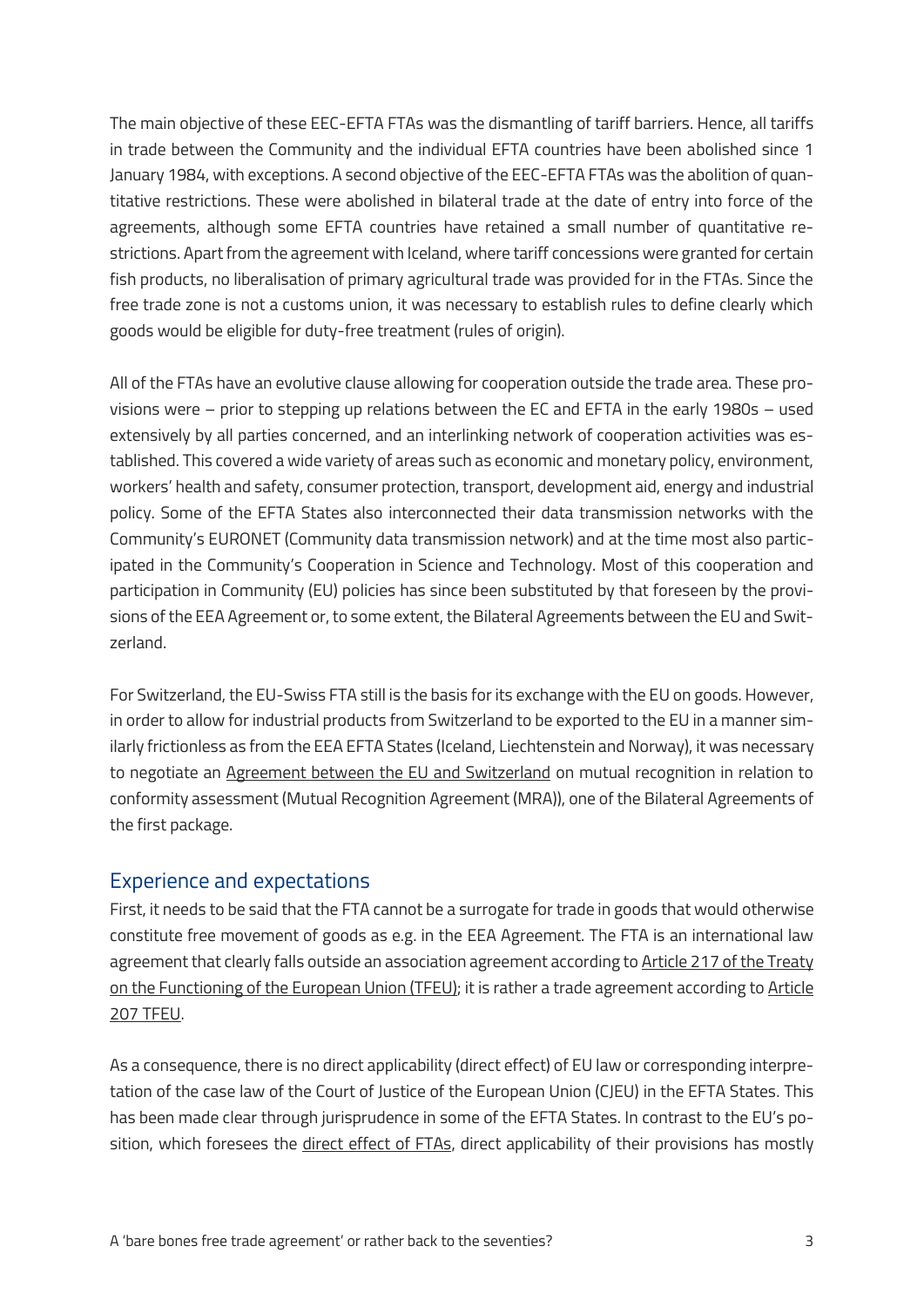been denied by the national courts of the EFTA States. Astonishingly, this was also the case in Switzerland and Austria, despite their monistic international law system and their generally international law-friendly attitude. Sticking with Switzerland, the *[Stanley Adams](http://relevancy.bger.ch/php/clir/http/index.php?highlight_docid=atf%3A%2F%2F104-IV-175%3Ade&lang=de&type=show_document#page177)* case was a very important example: The Swiss Federal Court stated against someone who had 'blown the whistle' on his employer for illicit business practices, that Article 23 FTA (competition and state aid) did not lay down concrete duties for private parties, but only stated what practices were incompatible with the provisions of the FTA without prohibiting these. Another such case, clearly deviating from the CJEU's practice, was the [OMO](https://www.bger.ch/ext/eurospider/live/de/php/clir/http/index.php?highlight_docid=atf%3A%2F%2F105-II-49%3Afr&lang=de&zoom=&type=show_document) case: The CJEU allows the holder of an intellectual property right (e.g. a trademark) to block the placing of the product on the market by a competitor only for so long as the trademark owner has not placed the product on the relevant market (here: the EU) for the first time. However, in this important decision, the Swiss Federal Tribunal refused to apply the same approach in the context of the FTA: Articles 13 and 22 FTA were subject to autonomous interpretation and, in the Swiss Federal Tribunal's view, there was nothing to allow for corresponding application of the CJEU's jurisprudence, despite the same or similar wording. Hence, the trademark owner could forbid parallel imports at all times.

The CJEU retaliated in its famous landmark *[Polydor](https://eur-lex.europa.eu/legal-content/EN/TXT/PDF/?uri=CELEX:61980CJ0270&from=DE)* decision, a case concerning the importation into the UK of gramophone records from Portugal. The CJEU held that despite 'the similarity between the terms of Articles 14(2) and 23 of the FTA – here between the EEC and Portugal – on the one hand and those of Articles 30 and 36 of the EEC Treaty on the other' this was 'not a sufficient reason' for applying the CJEU's case law to the FTA. It saw such a distinction being necessary because the scope of that case law had to be determined in the light of 'the Community's objectives and activities', i.e. merging 'national markets into a single market having the characteristics of a domestic market'. This was, however, different to the FTA, which had a different objective. This came back to haunt the Swiss when the CJEU decided many years later in the *[Switzerland v Commission](http://curia.europa.eu/juris/celex.jsf?celex=62010CJ0547&lang1=en&type=TXT&ancre=)* case on the Swiss-EU Air Transport Agreement:

The Swiss Confederation did not join the internal market of the European Union, the aim of which is the removal of all obstacles to create an area of total freedom of movement analogous to that provided by a national market, which includes inter alia the freedom to provide services. Consequently, the interpretation given to the provisions of European Union law concerning the internal market cannot be automatically applied by analogy to the interpretation of the EC-Switzerland Air Transport Agreement, unless there are express provisions to that effect laid down in the Agreement itself.

A second important feature of the EU-Swiss FTA is the fact that it has a very light setup. Corresponding to its international law character, a joint committee oversees its functioning or decides on any amendments. This works fine if there is agreement between the parties, but changes that are opposed by one of the parties will simply not be implemented. An example of this is Article 23(1)(iii) FTA, which states that 'any public aid which distorts or threatens to distort competition by favouring certain undertakings or the production of certain goods' is 'incompatible with the proper functioning of the Agreement insofar as [it] may affect trade between the Community and Switzerland'. The EU